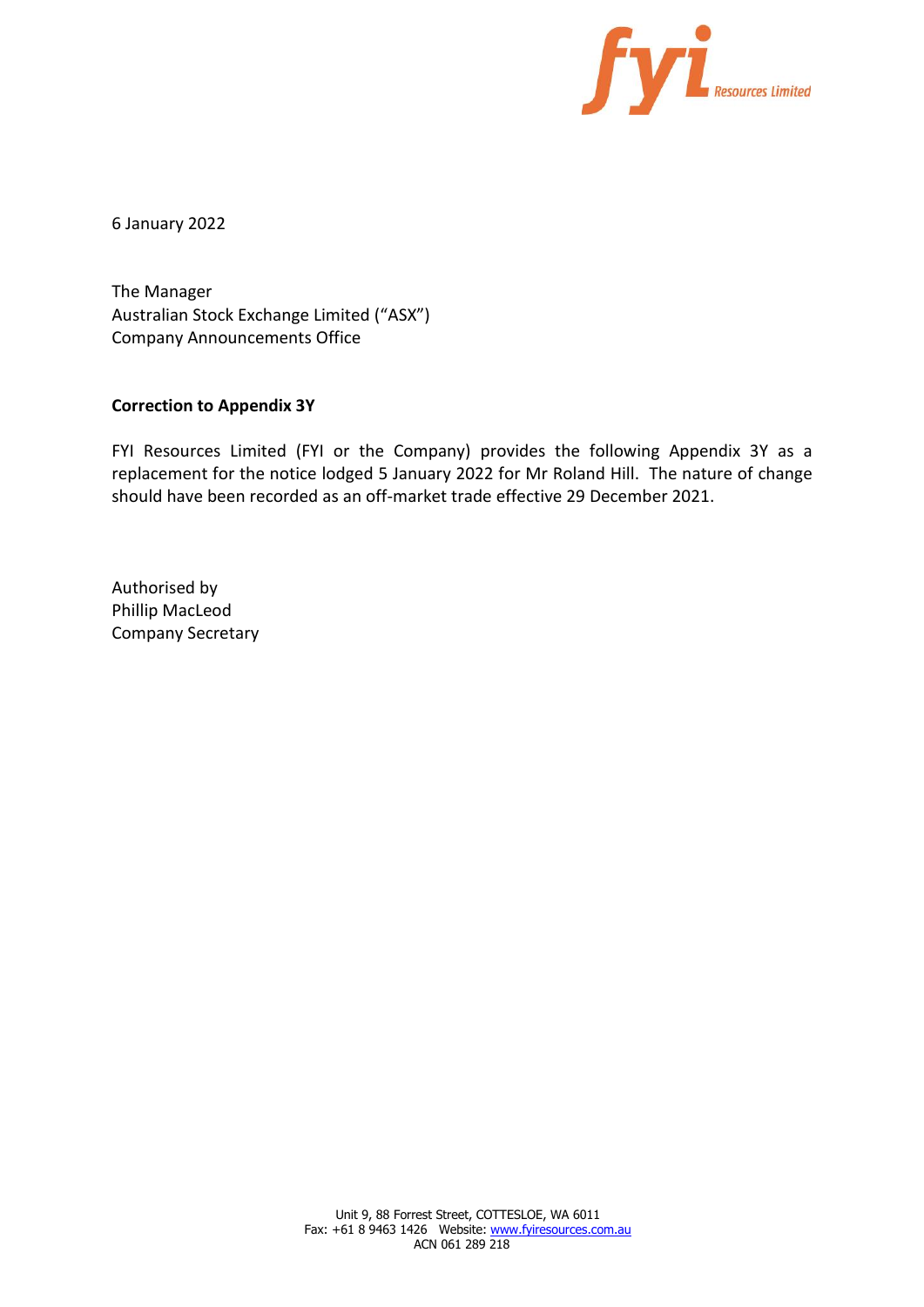*Rule 3.19A.2*

# **Appendix 3Y**

# **Change of Director's Interest Notice**

*Information or documents not available now must be given to ASX as soon as available. Information and documents given to ASX become ASX's property and may be made public.*

Introduced 30/9/2001.

|            | Name of entity FYI Resources Limited |
|------------|--------------------------------------|
| <b>ABN</b> | 85 061 289 218                       |

We (the entity) give ASX the following information under listing rule 3.19A.2 and as agent for the director for the purposes of section 205G of the Corporations Act.

| <b>Name of Director</b> | Roland Hill |
|-------------------------|-------------|
| Date of last notice     | 08/04/2021  |

#### **Part 1 - Change of director's relevant interests in securities**

*In the case of a trust, this includes interests in the trust made available by the responsible entity of the trust*

| <b>Direct or indirect interest</b>                                                                                                                         | Direct and indirect                                          |  |
|------------------------------------------------------------------------------------------------------------------------------------------------------------|--------------------------------------------------------------|--|
| <b>Nature of indirect interest</b><br>(including registered holder)<br>Note: Provide details of the circumstances giving rise to the<br>relevant interest. | Capstone Capital Pty Ltd<br>(Director)                       |  |
| Date of change                                                                                                                                             | 29/12/2021                                                   |  |
| No. of securities held prior to change                                                                                                                     |                                                              |  |
| Roland Hill                                                                                                                                                | ordinary shares<br>10,243,681<br>unlisted options<br>750,000 |  |
| Capstone Capital Pty Ltd                                                                                                                                   | ordinary shares<br>6,617,951                                 |  |
| <b>Class</b>                                                                                                                                               | Ordinary shares                                              |  |
| <b>Number acquired</b>                                                                                                                                     | 1,000,000                                                    |  |
| Number disposed                                                                                                                                            | $\overline{\phantom{a}}$                                     |  |
| <b>Value/Consideration</b><br>Note: If consideration is non-cash, provide details and<br>estimated valuation                                               | \$340,000                                                    |  |

<sup>+</sup> See chapter 19 for defined terms.